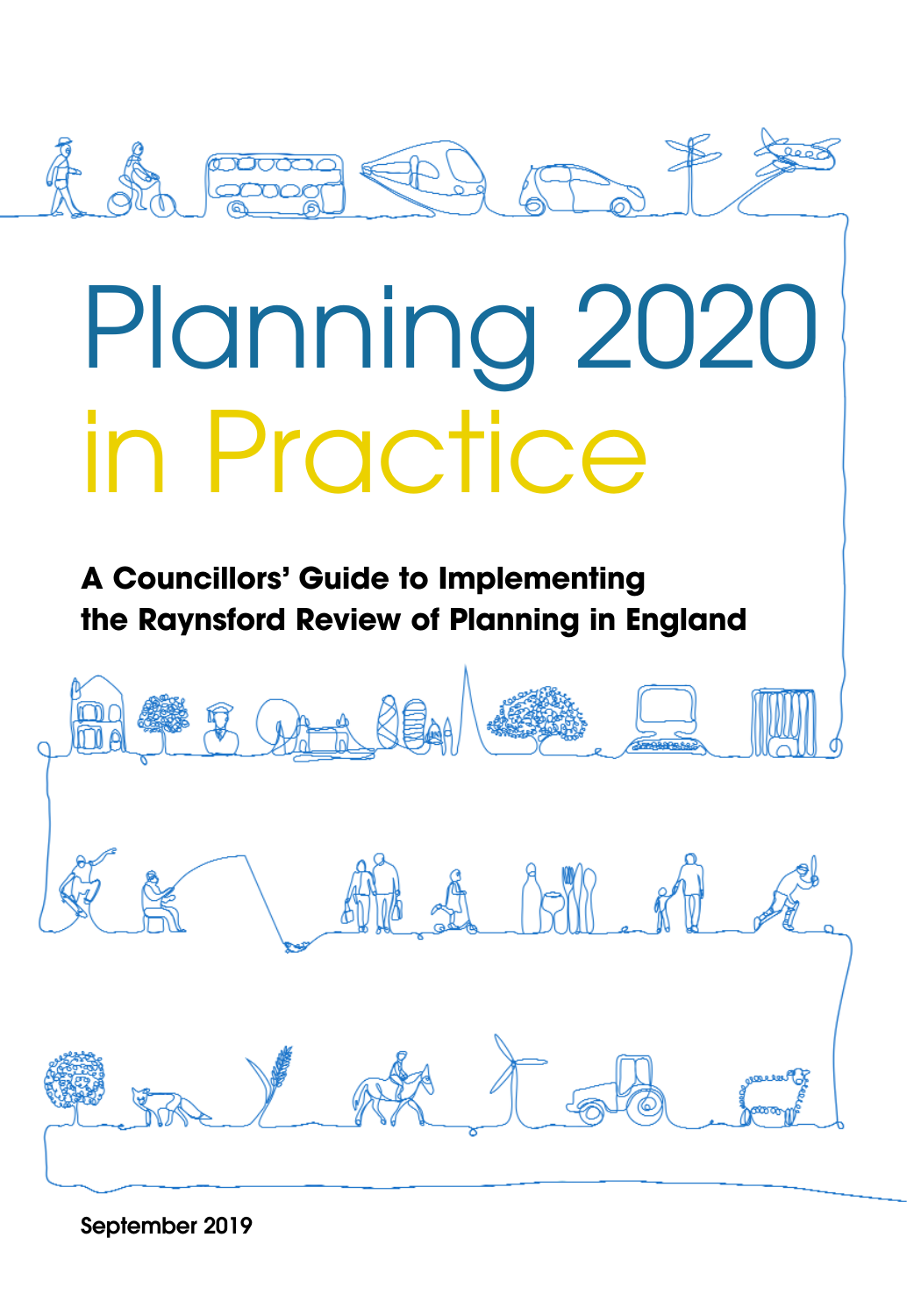#### **Planning 2020 in Practice – A Councillors' Guide to Implementing the Raynsford Review of Planning in England**

September 2019

**Published by the TCPA**



#### **Acknowledgements**

The TCPA is very grateful to Aranvir Singh Gawera, of Leicester City Council, and Finn Williams, of Public Practice, for writing this guide, and to the members of the Raynsford Review Task Force for their contributions and feedback. The TCPA also thanks David Lock Associates and the Campaign for Protect Rural England for their support of the Raynsford Review.

The Raynsford Review team is made up of the Review Chair, Nick Raynsford, and the TCPA staff team, led by Dr Hugh Ellis, Director of Policy, with support from Jessie Fieth and Sneha Pednekar.

#### **Members of the Raynsford Review Task Force**

Rt Hon. Nick Raynsford, Chair Maria Adebowale-Schwarte, Founding Director, Living Space Project Julia Foster, Managing Partner, David Lock Associates Kate Henderson, Chief Executive, National Housing Federation Fiona Howie, Chief Executive, TCPA Lord Kerslake, President-Elect, Local Government Association; Chair, Peabody; and former Head of the Civil Service Professor Yvonne Rydin, Professor of Planning, Environment and Public Policy, Bartlett School of Planning, University College London Chris Shepley CBE, Consultant and former Chief Planning Inspector Aranvir Singh Gawera, Planner, Leicester City Council Matt Thomson, Head of Land Use & Planning, Campaign to Protect Rural England William Upton, Barrister, Six Pump Court Pam Warhurst CBE, Founder, Incredible Edible; and Chair, Pennine Prospects Finn Williams, Chief Executive Officer and Co-founder, Public Practice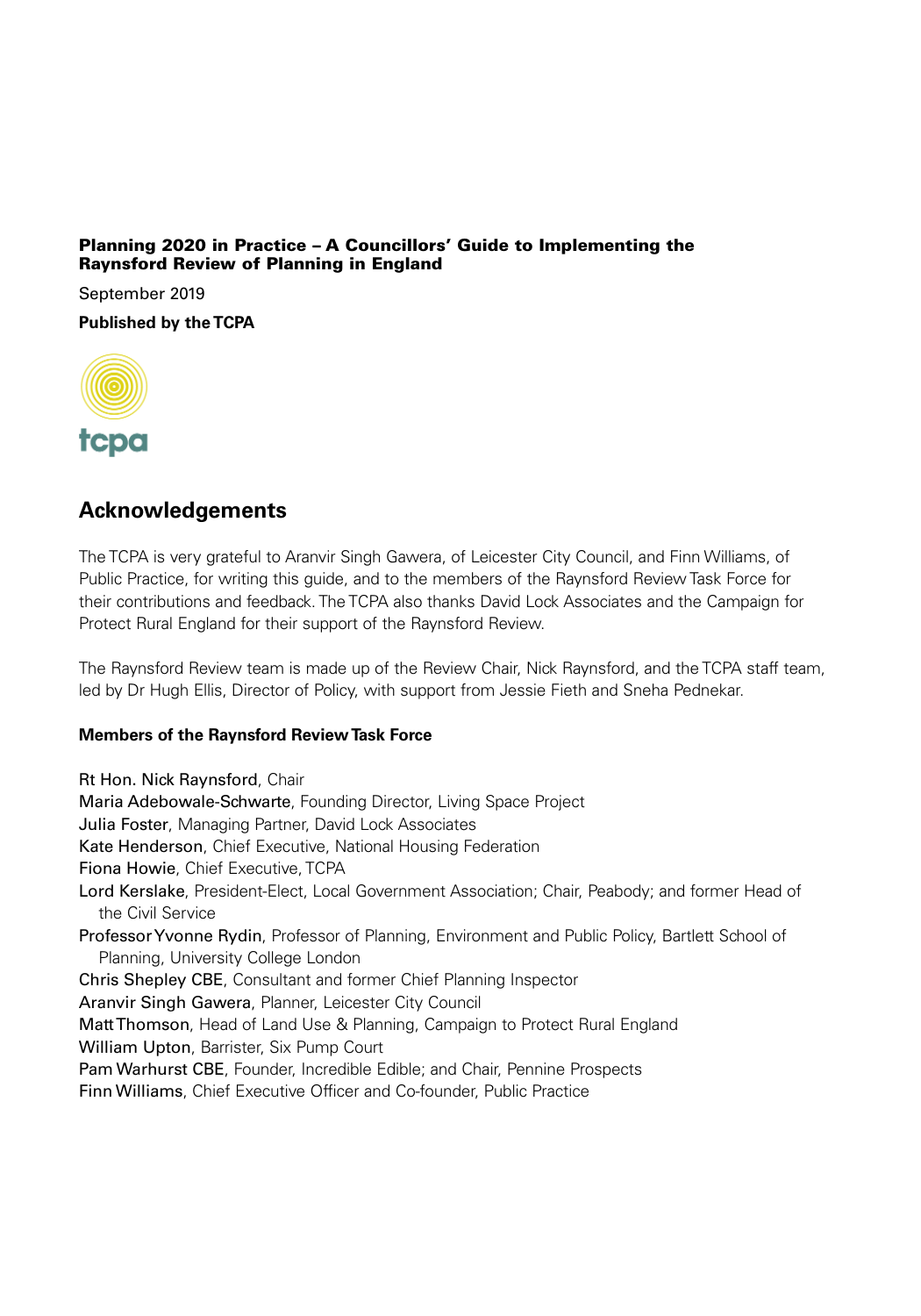# Foreword

The Raynsford Review of Planning in England provides a roadmap for remaking the English planning system to deliver the outcomes that the country needs and deserves. It calls for a simpler, fairer and more transparent system, focused on delivering the high-quality and sustainable places in which we all aspire to live and work.

This system must be founded in strong democratic accountability, it must work in the public interest, and it must enable positive, people-centred planning capable of tackling the complex and urgent challenges that we increasingly face.

Delivering this root-and-branch review of the planning system will not be easy, and reform will not be instant. Many of the recommendations in the Raynsford Review report require concerted and co-ordinated action across national government, the built environment professions, and educational institutions. Some recommendations are, however, within the gift of local government to act on now. We do not need to wait to put the Raynsford Review into action. Faced with emergencies including housing need and climate change, we cannot afford to wait.

Planning connects every function of local government, from housing, employment and infrastructure to wellbeing and learning, and it brings social, economic and environmental benefit to communities. It is the most powerful tool that local authorities have to proactively shape the future of a place. Equally, local authorities play a fundamental role in shaping and delivering the planning system.

Local authorities across the country are already starting to show what a better planning system could look like at a local level. Through bold leadership, and exemplary plan-making, placemaking and housebuilding, local authorities are delivering good outcomes for communities despite the challenging context. This guide is designed to support councillors in going further towards putting the Raynsford Review into practice. Ultimately, there is no better way of making the case for further reforms than proving the positive difference that better planning can make to people's lives.

#### **Nick Raynsford**

President of the TCPA

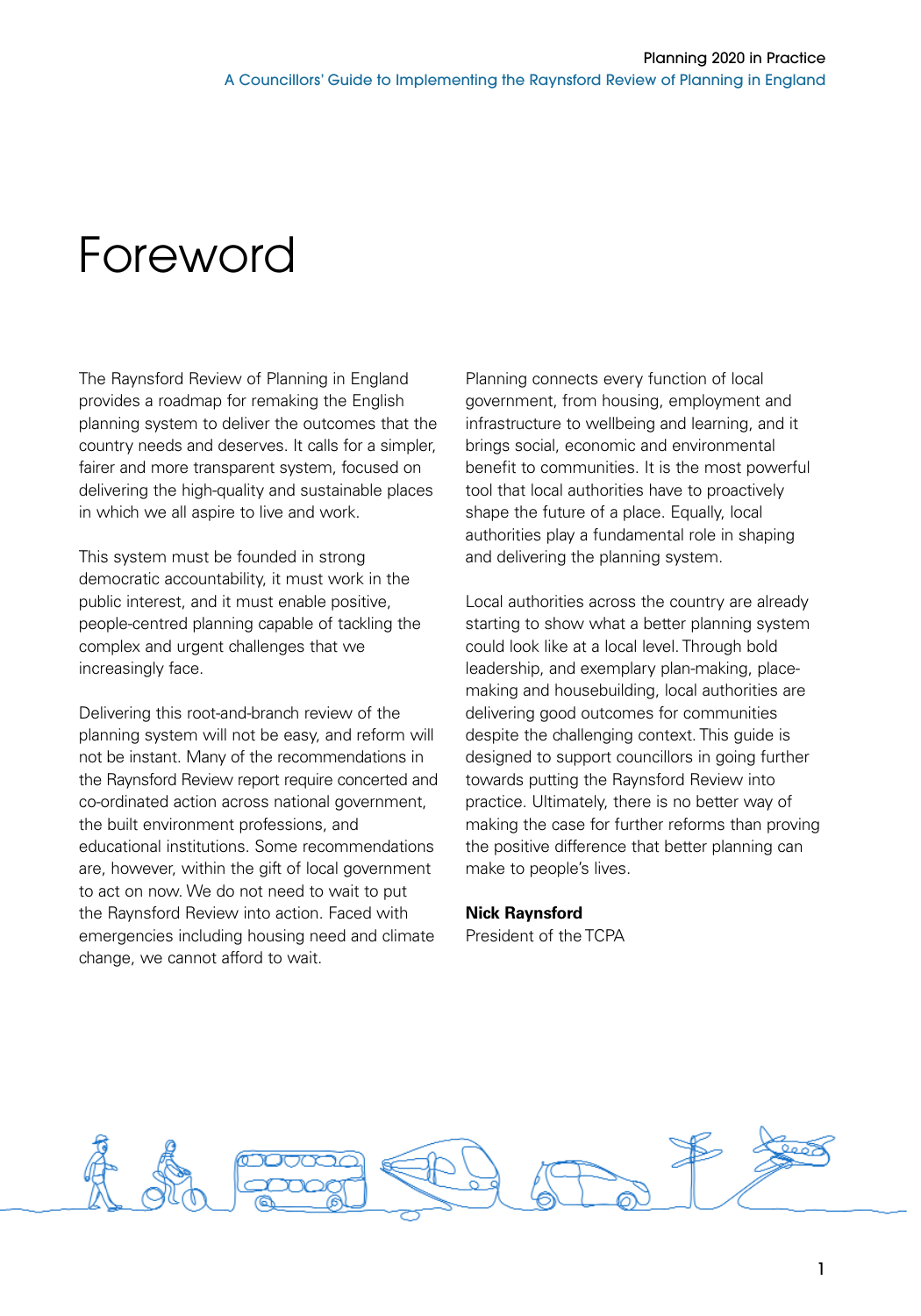# Background



**Remaking English planning – the interwoven elements of delivering healthy, prosperous and beautiful places**

The English planning system is failing to meet the needs of those it is designed to serve. It is also failing to meet the challenges that our

country faces, including the need to address the inequalities between different places and people, the serious consequences of climate change,

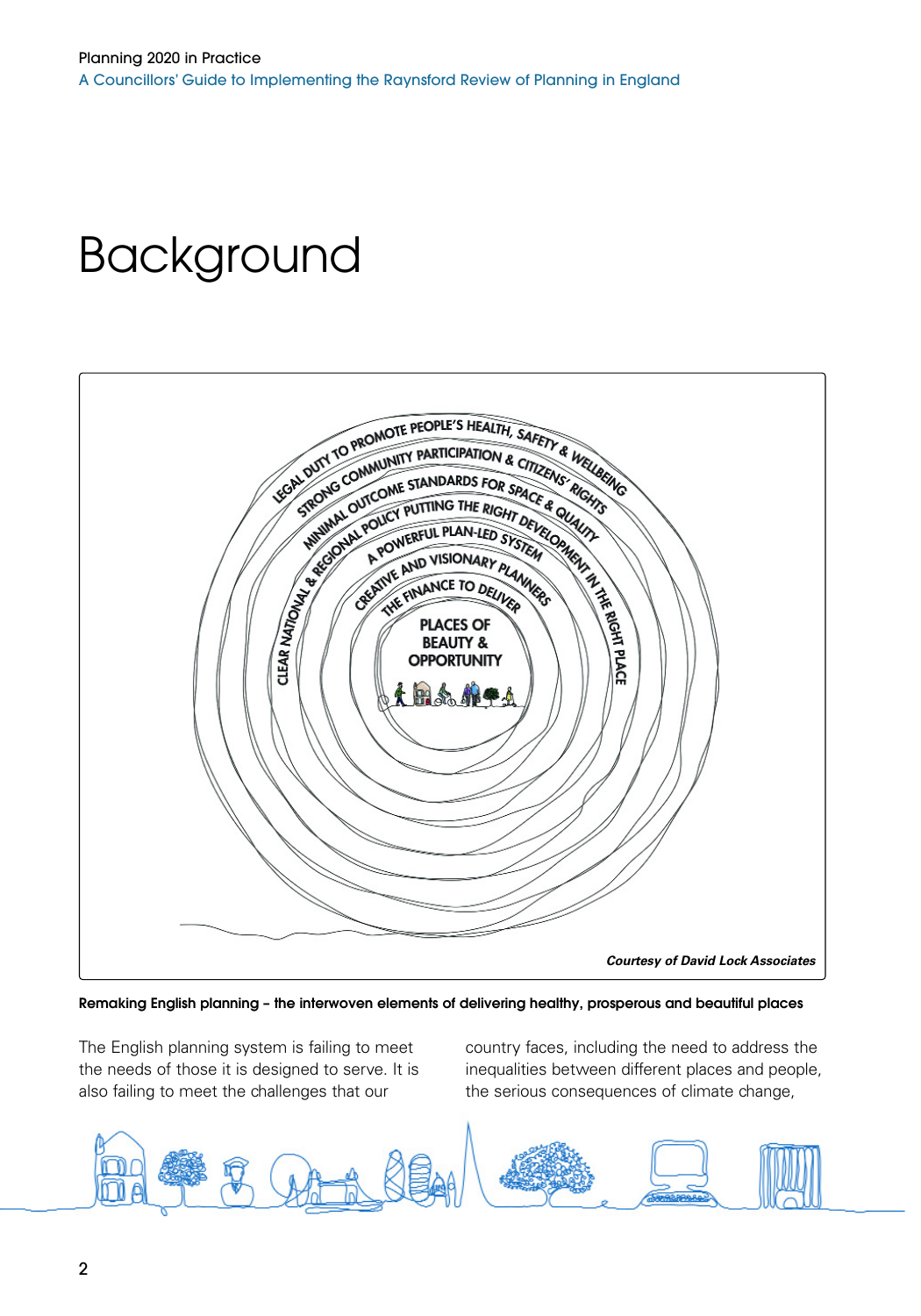and the need to accommodate significant population growth in good-quality healthy homes and sustainable communities.

The lack of new homes to meet people's needs has prompted a seriously misconceived policy response in the form of the deregulated conversion of former industrial and commercial buildings to housing. The changes have meant that homes are being created without meeting the basic standards which would otherwise be required, creating the real and alarming prospect of a new generation of slums.

This is the background to the decision taken early in 2017 by the Town and Country Planning Association (TCPA) to commission an independent review of planning in England. The Review, which was chaired by former Housing and Planning Minister Nick Raynsford, set an ambitious agenda of making a comprehensive assessment of the operation and effectiveness

of current arrangements, to inform evidencebased proposals for reform.

The Review was launched in summer 2017 with a call for evidence, followed by an extensive programme of consultation covering all regions of the country and involving a substantial number of thematic seminars and roundtable discussions, and engaging a wide range of organisations and interest groups. This informed the publication of an Interim Report<sup>1</sup> in May 2018, which set out ten propositions that should underpin a new, fairer and more effective planning system.

Following a further consultation, the Raynsford Review Final Report<sup>2</sup> was published in late 2018, containing 24 recommendations for the comprehensive reform of planning in England. These interlocking measures were designed to transform our system to make it both efficient and focused on the wellbeing of people and communities.

#### **Notes**

- 1 Planning 2020 Interim Report of the Raynsford Review of Planning in England. TCPA, May 2018. **https://www.tcpa.org.uk/Handlers/Download.ashx?IDMF=8c619109-a721-4efc-8eac-c9ba8ecee4b5**
- 2 Planning 2020 Final Report of the Raynsford Review of Planning in England. TCPA, Nov. 2018. **https://www.tcpa.org.uk/Handlers/Download.ashx?IDMF=30864427-d8dc-4b0b-88ed-c6e0f08c0edd**

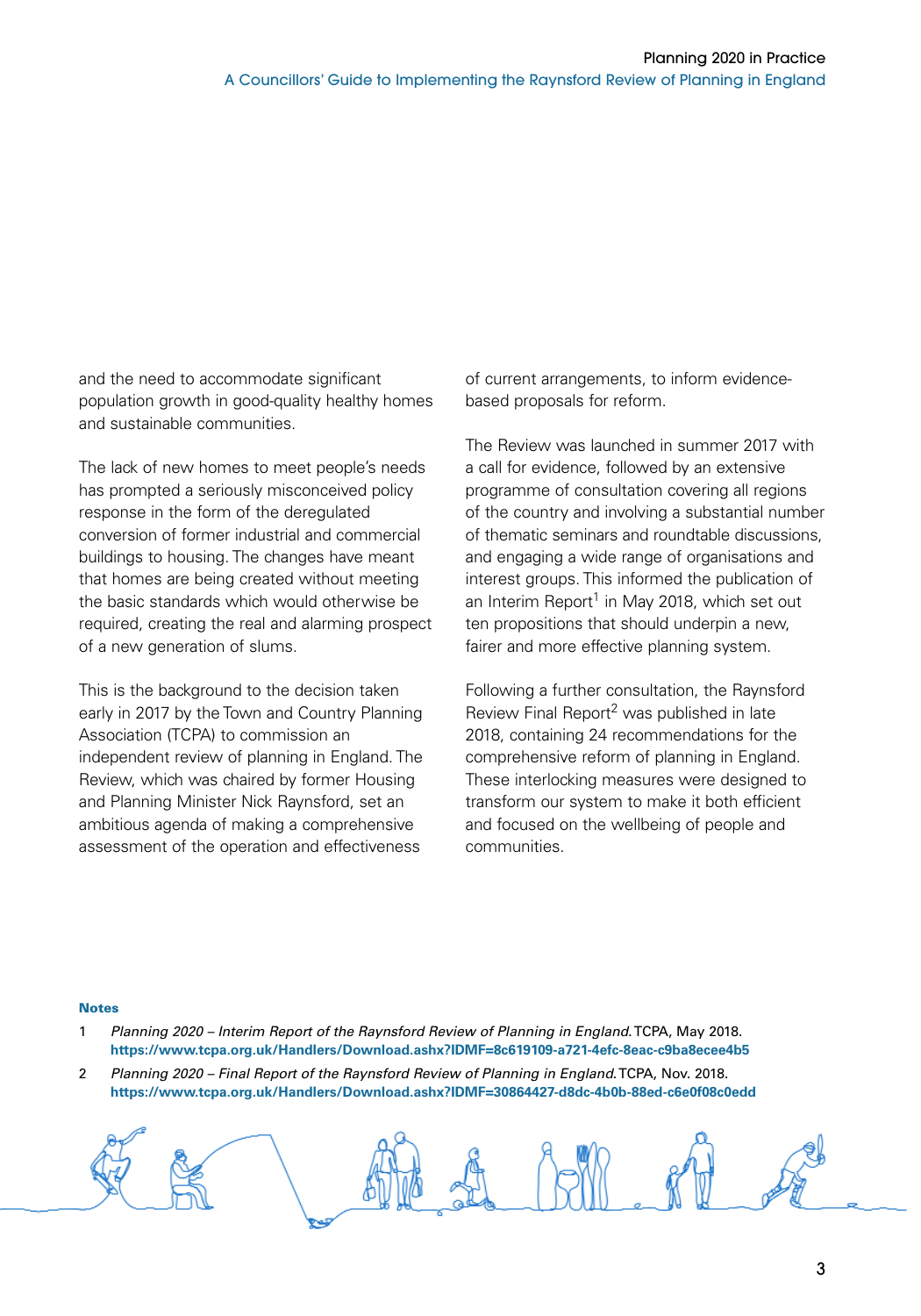# Taking action at the local level

Comprehensive implementation of the Raynsford Review recommendations will require national level action by government. The TCPA is taking forward this effort through a campaign for new national housing standards, to be set through a [Healthy Homes Act.](https://www.tcpa.org.uk/healthy-homes-act)3 But faced with emergencies including housing need and climate change we

cannot afford to wait. Local government has a powerful role to play in delivering change, and we encourage all English local planning authorities to take the urgently needed actions put forward in this guide – outlined on the next page and considered individually in greater detail on pages 6-12.

#### **Note**

3 See the TCPA's 'Healthy Homes Act' webpage, at **https://www.tcpa.org.uk/healthy-homes-act**

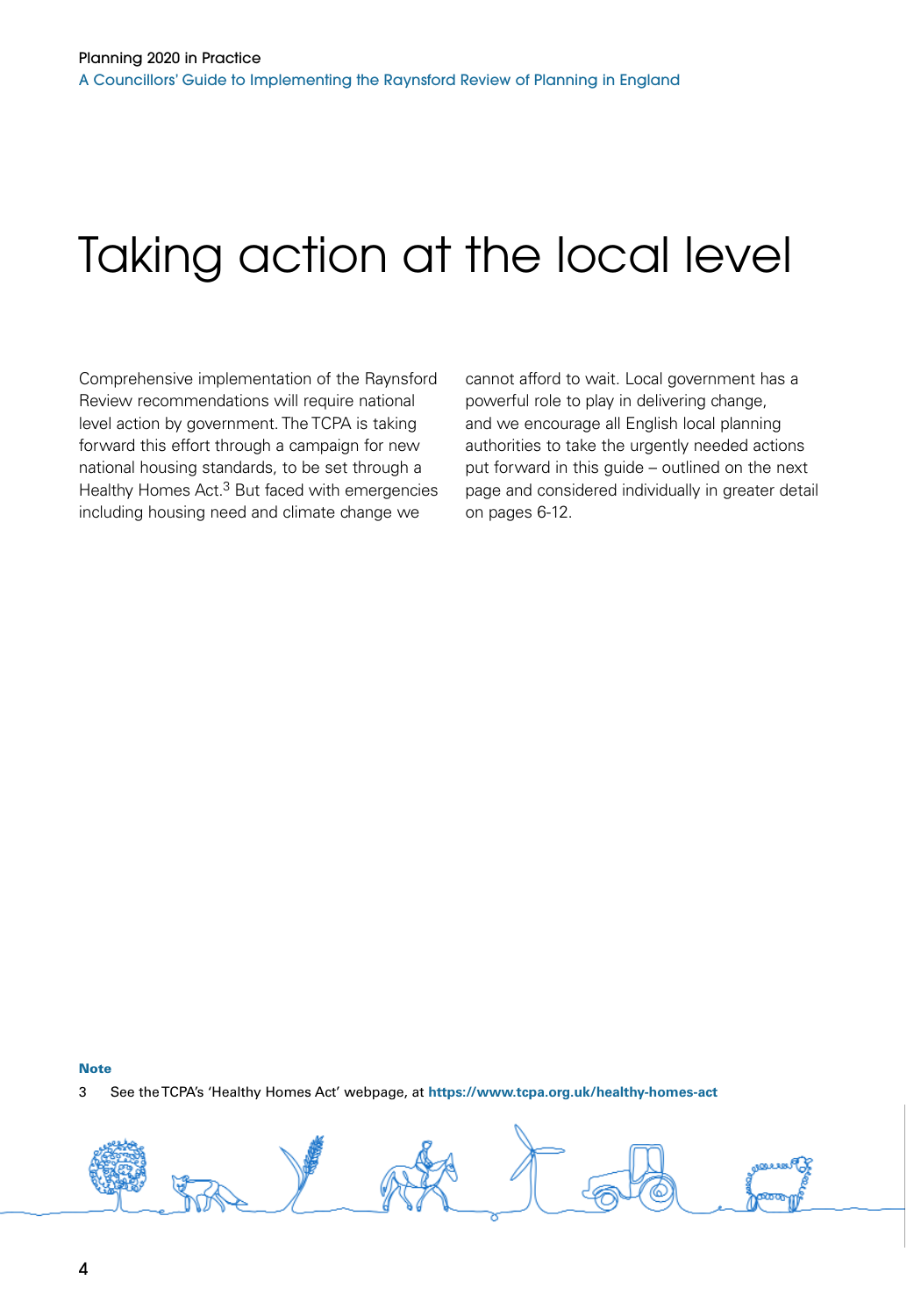### **Actions in outline**

#### **Action 1**

Declare a commitment to plan positively to promote the long-term sustainable development of the local area and the health, safety and wellbeing of individuals. This includes planning to deliver decent and affordable homes for all.

#### **Action 2**

State and uphold minimum standards of development to ensure people's health, safety and wellbeing.

#### **Action 3**

Place people at the centre of plan-making, and Local Plans at the centre of decision-making.

#### **Action 4**

Take an active role in delivering new places and homes.

#### **Action 5**

Help transform the awareness of planning by making the public, not the profession, the primary audience of the planning system.

#### **Action 6**

Give planners the authority and agency to creatively shape the economic, social and environmental future of their area.

#### **Action 7**

Invest in attracting, developing and retaining the planners of the future.

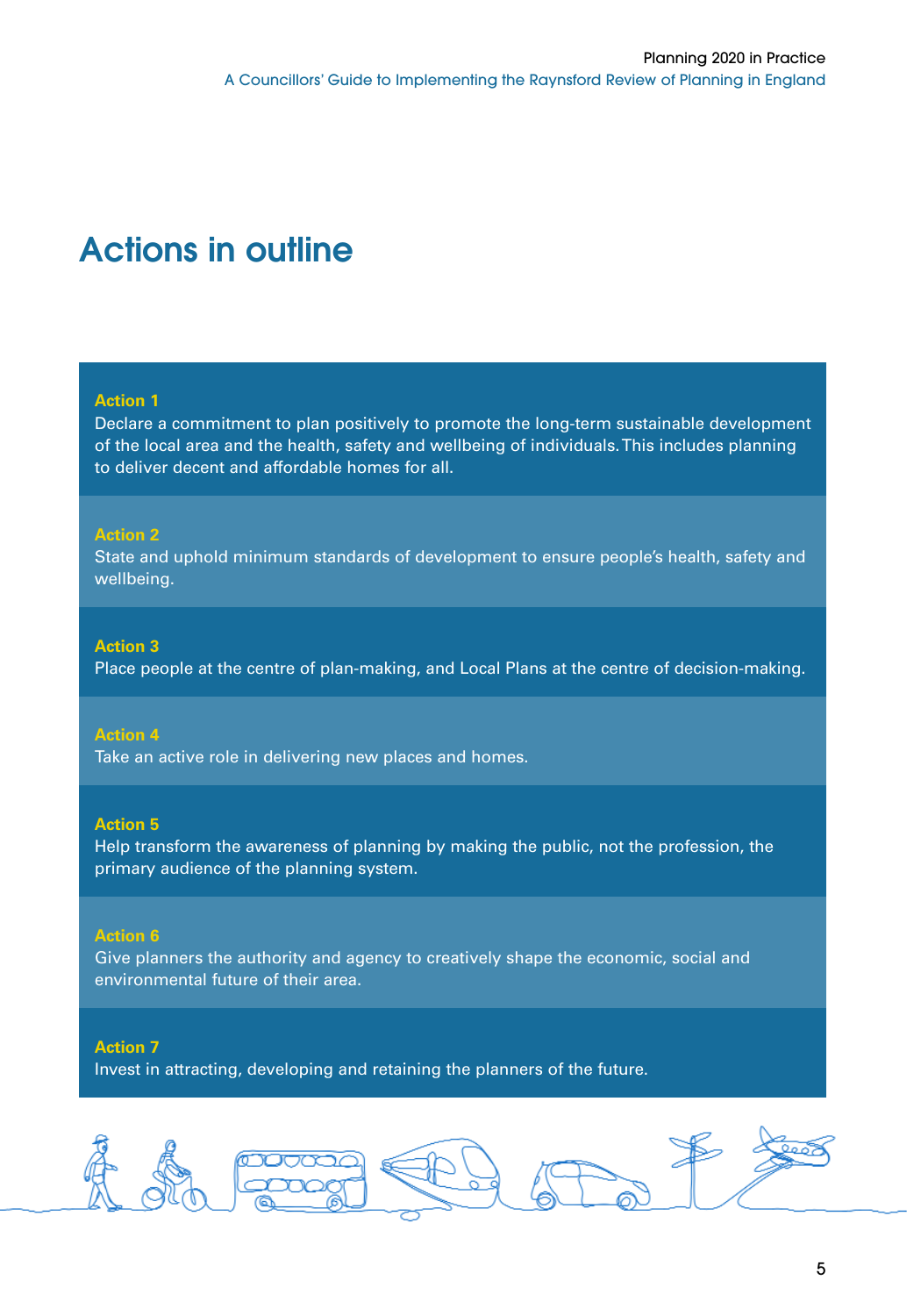Declare a commitment to plan positively to promote the long-term sustainable development of the local area and the health, safety and wellbeing of individuals. This includes planning to deliver decent and affordable homes for all

Local planning authorities should plan for the long-term sustainable development of the local area and to enable everyone to have access to a decent home in a human-scale environment that they can afford. This can be achieved by local councillors and planning authorities declaring a clear commitment to plan positively for sustainable development and for high-quality and genuinely affordable homes for all.

Local authorities are already subject to housing duties in relation to issues such as homelessness. Yet there is no duty on local planning authorities in relation to meeting housing needs. This is an odd omission given the government's focus on housing and the fact that planning law contains other outcome-based duties.

We encourage local authorities to make meeting the long-term housing needs of their area a core mission.

Given that places face environmental or policy constraints within their administrative boundaries, we suggest that local councillors and planning authorities:

- prioritise sensitive growth that meets local housing needs, especially for people with the fewest opportunities to access the housing market; and
- proactively negotiate with other councils over sustainable development opportunities within their housing market areas.

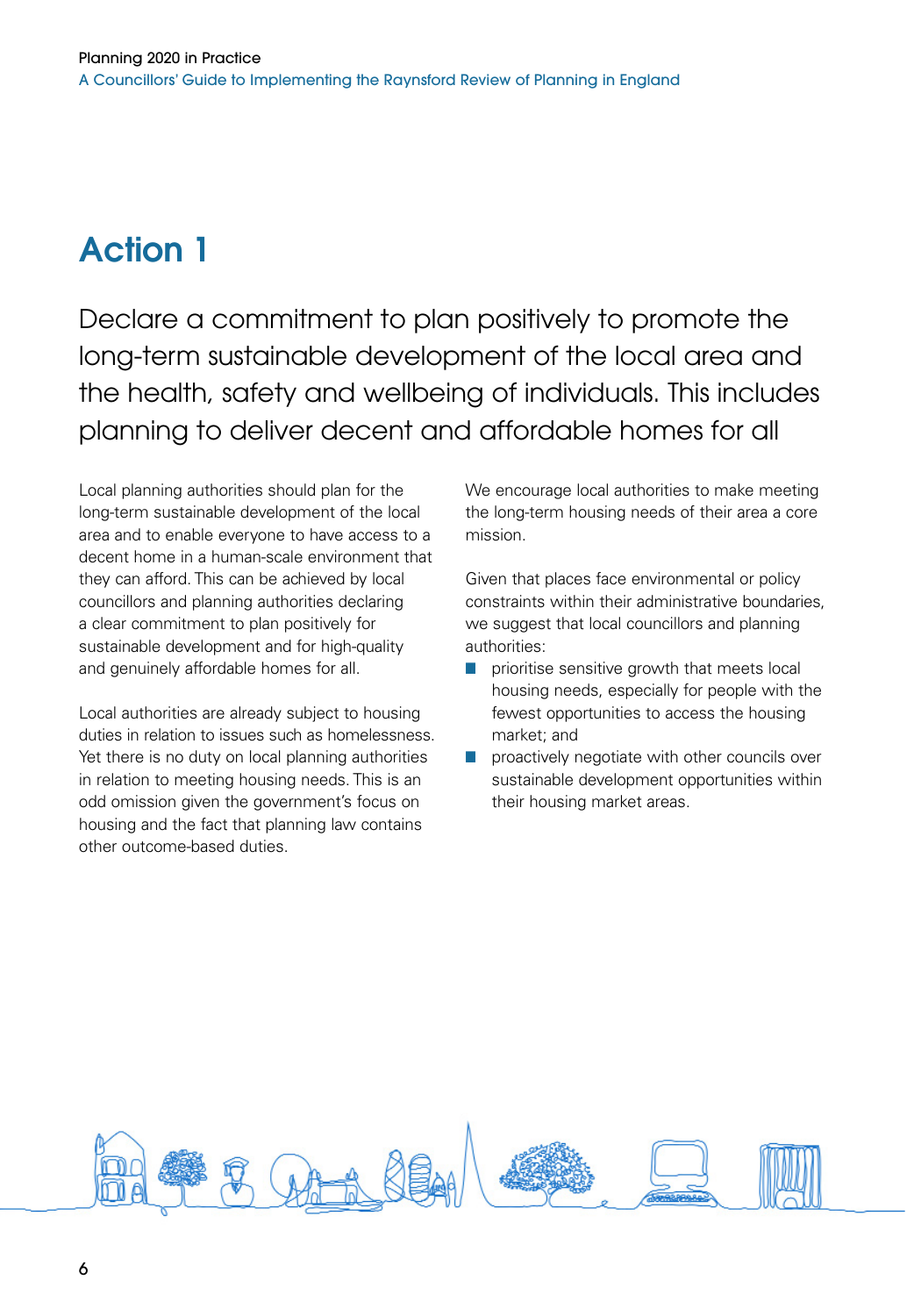State and uphold minimum standards of development to ensure people's health, safety and wellbeing

Local governments should consider the publication of corporate documents which provide greater clarity on the tools that councils use to shape the quality of places and protect people's health, safety and wellbeing. These standards should include minimum requirements and guidance for residential development in relation to:

- health and wellbeing, including noise pollution, natural light and fire safety issues not addressed in building regulations;
- internal space standards, including room sizes and storage;
- external space standards related to the type of development;
- accessibility standards;
- energy performance;
- standards of access to green and play space; and
- resilience measures, including sustainable urban drainage systems and measures to promote urban cooling.

Relevant departments include:

- **Planning** local and strategic plan policy, and optional national standards on space, accessibility and water efficiency;
- **Building Control** building regulations, focused on building fabric, structure, and layout;
- **Housing Licensing** requirements for shared accommodation, such as licensed houses in multiple occupation (licensed HMOs);
- *Estates and Property* the promotion of standards on council-owned properties and on the sale of council-owned land/property;
- **Public Health** the local health and wellbeing context for the need for minimum standards, and the impact of poor-quality development; and
- *Environment and Sustainability* standards to help meet the council's climate emergency objectives.

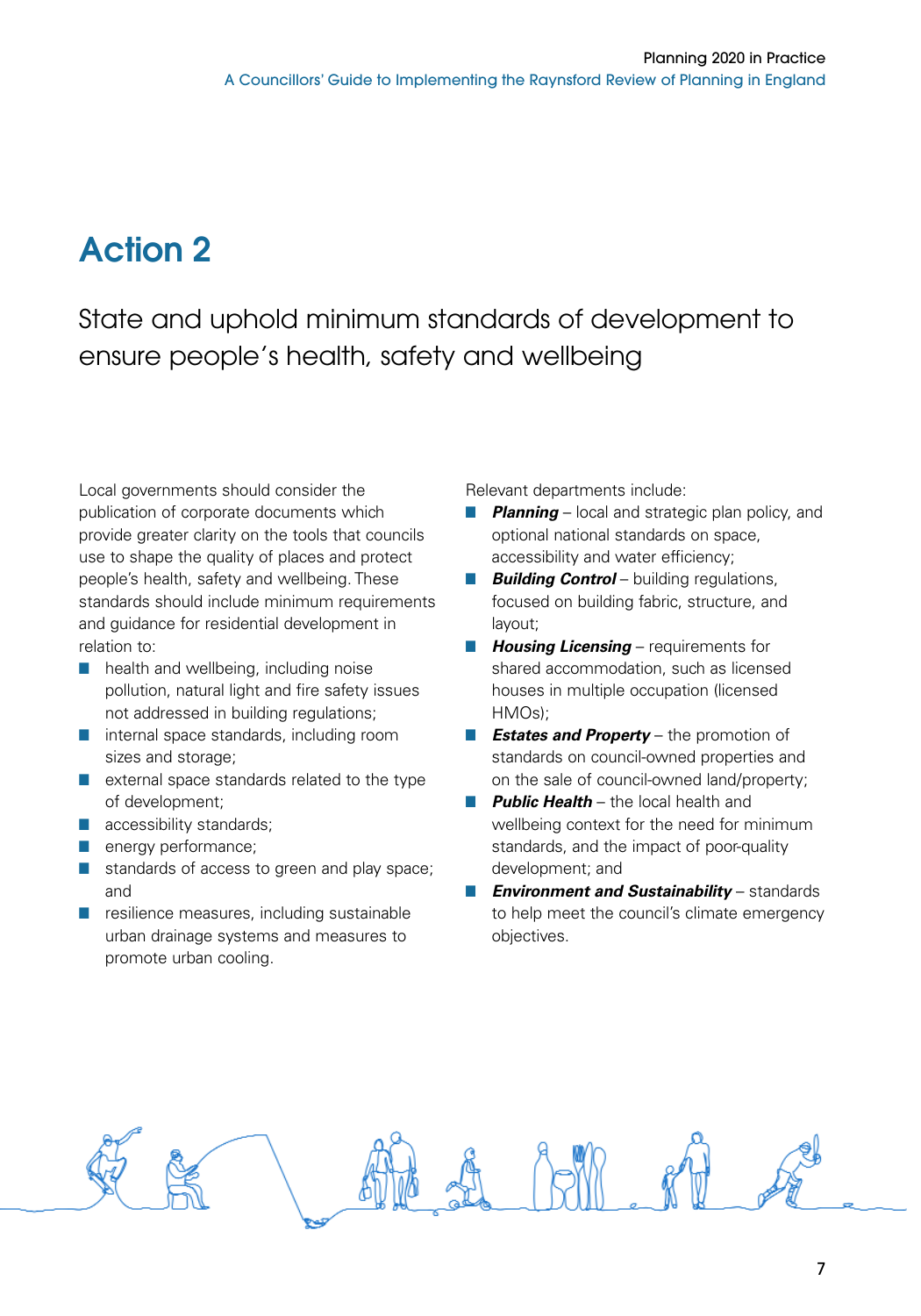Place people at the centre of plan-making, and Local Plans at the centre of decision-making

The local development plan should be an effective and powerful statement of how a community will develop over the long term. It should command the confidence of all sectors by being the product of participative co-creation between local authorities, communities and the wider development sector, all of whom are vital to good place-making. It should provide the forum for synthesising local strategies and giving them practical expression through action in the built and natural environment. The plan should be sovereign, not just for those applying for permission for development but for the community, local authority and politicians who have adopted it. Making decisions contrary to plan should be much more carefully justified than at present.

Local planning authorities should commit to preparing a people-centred plan. Local Plans must provide a holistic and integrated vision for the future, on matters ranging from human wellbeing to hard infrastructure needs such as roads and schools.

Section 8 of the 2017 Neighbourhood Planning Act already places a duty on local planning authorities to set out some limited strategic priorities, but the duty does not require any more detailed place-making policy. We recommend that local planning authorities go beyond this duty and commit to:

'identify both the strategic priorities for the development and use of land in the authority's area and policies necessary to secure the health, safety and wellbeing of communities and individuals'.4

#### **Note**

4 See Recommendation 3 in Planning 2020 – Final Report of the Raynsford Review of Planning in England. TCPA, Nov. 2018.

**https://www.tcpa.org.uk/Handlers/Download.ashx?IDMF=30864427-d8dc-4b0b-88ed-c6e0f08c0edd**

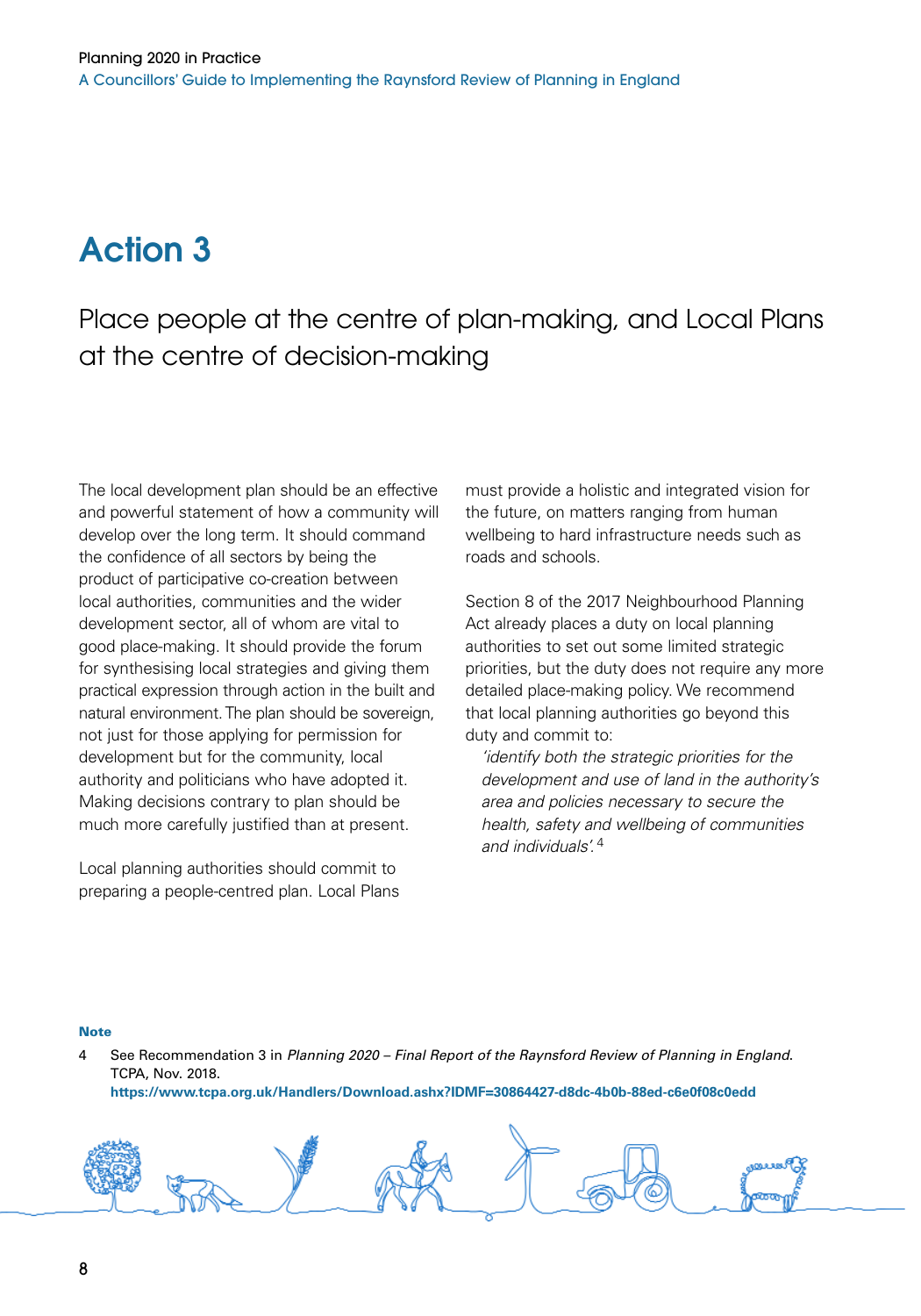### Take an active role in delivering new places and homes

Making plans does not make people's lives better; delivering them does. In line with the Letwin Review recommendations, this requires local authorities to positively shape development by acting as the 'master-developer' to co-ordinate change in a timely manner.

Local planning authorities need to participate in council-led housing delivery, operating development companies, purchasing land, acquiring land through compulsory purchase for comprehensive development, commissioning work, and forming partnerships with the private sector.

The scope of this place-making role is broad and should involve a greater stake in energy and other utility provision and in encouraging stewardship models for long-term community

renewal. This notion of an active and positive local planning authority is principally a matter of resources and culture, since most of the necessary legal powers – from compulsory purchase to the general power of competence – exist, albeit in a fragmented way. Sometimes this means that local authorities should prioritise the delivery of public goods through development over the achievement of best consideration from the sale of land.

Success in playing this role will depend on action on other recommendations made here, on the status of the development plan, and on local authorities having the appropriate skills and resources. However, local government should clearly set out in policy an ambitious direction of travel that builds upon the recent relaxation of borrowing caps for local authorities.

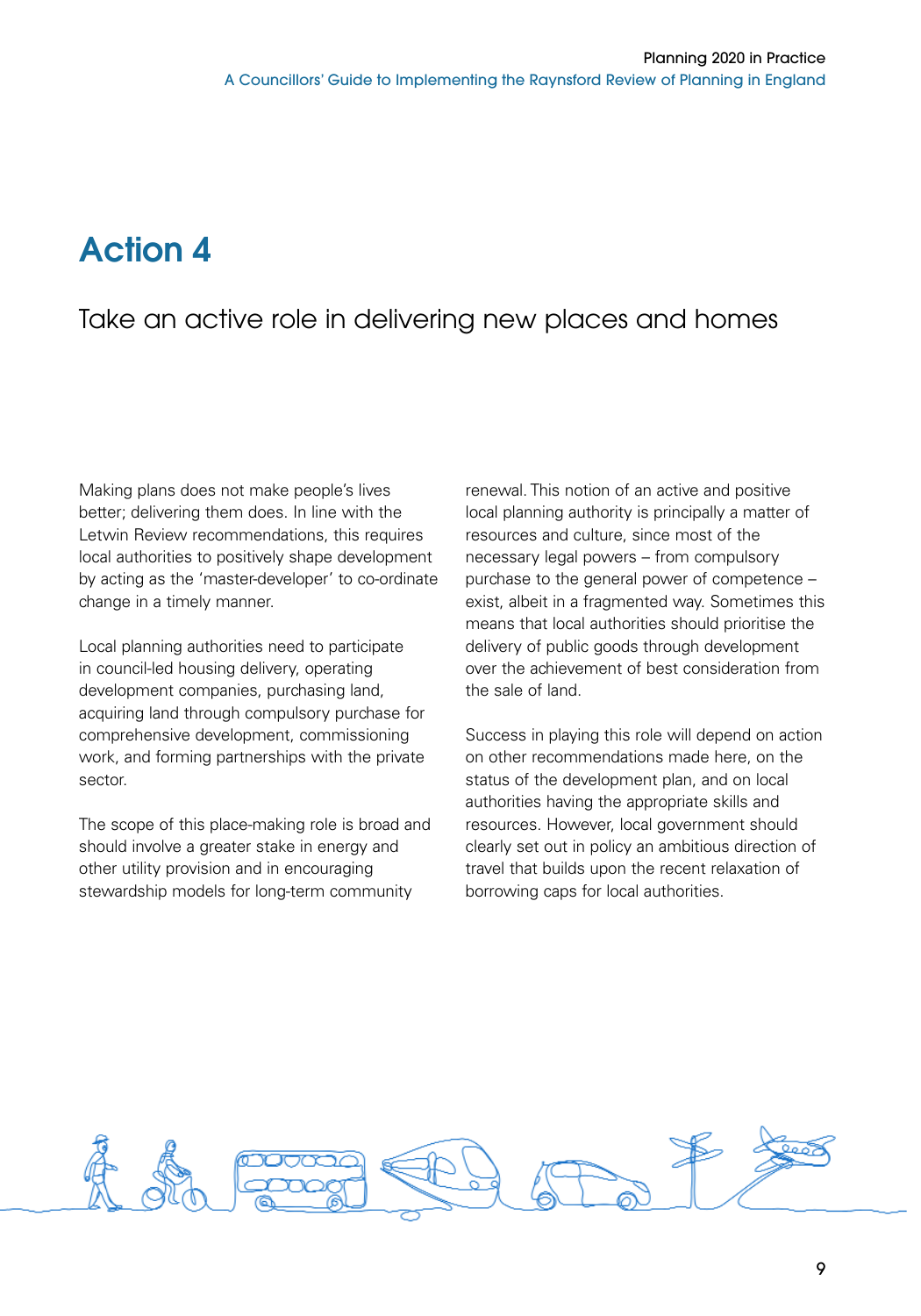Help transform the awareness of planning by making the public, not the profession, the primary audience of the planning system

Local authorities should aim to ensure that the public is aware of the opportunities that planning creates to enhance communities' and people's wellbeing.

We note that many communities have little or no knowledge of the planning system or the opportunities that exist to make better places. Nor do they have access to basic resources to help them respond to planning applications or engage with the preparation of development plans. Empowering people with the skills to make their case has to go hand in hand with enhancing their knowledge of the challenges and opportunities which will shape our future.

New technology can help to transform the way that people engage with the built environment, by giving them better access to information and providing new tools to help create and express community visions. The potential of these new tools is impressive, but they will be effective only if they are applied in the context of clear citizens' rights and robust democratic frameworks.

Capitalising on these opportunities can be a major challenge, as local authorities have fewer resources to fund community development activities or local community hubs and knowledge centres. Funding has also been reduced for key services designed to offer help to those who cannot afford to pay for advice, such as planning aid. Resources for neighbourhood planning do exist, but this is only one part of the planning system. Local authorities should act to:

- harness the benefits of new technology in reaching out to the public to provide accessible and engaging visualisations of new proposals and platforms for dialogue;
- prioritise the inclusion of those excluded communities that have traditionally not participated in planning;
- harness the resources of planning schools to support community understanding and empowerment; and
- encourage staff to use entitled voluntary hours to promote knowledge of the planning system, built environment career paths, and public sector working within local schools and universities.

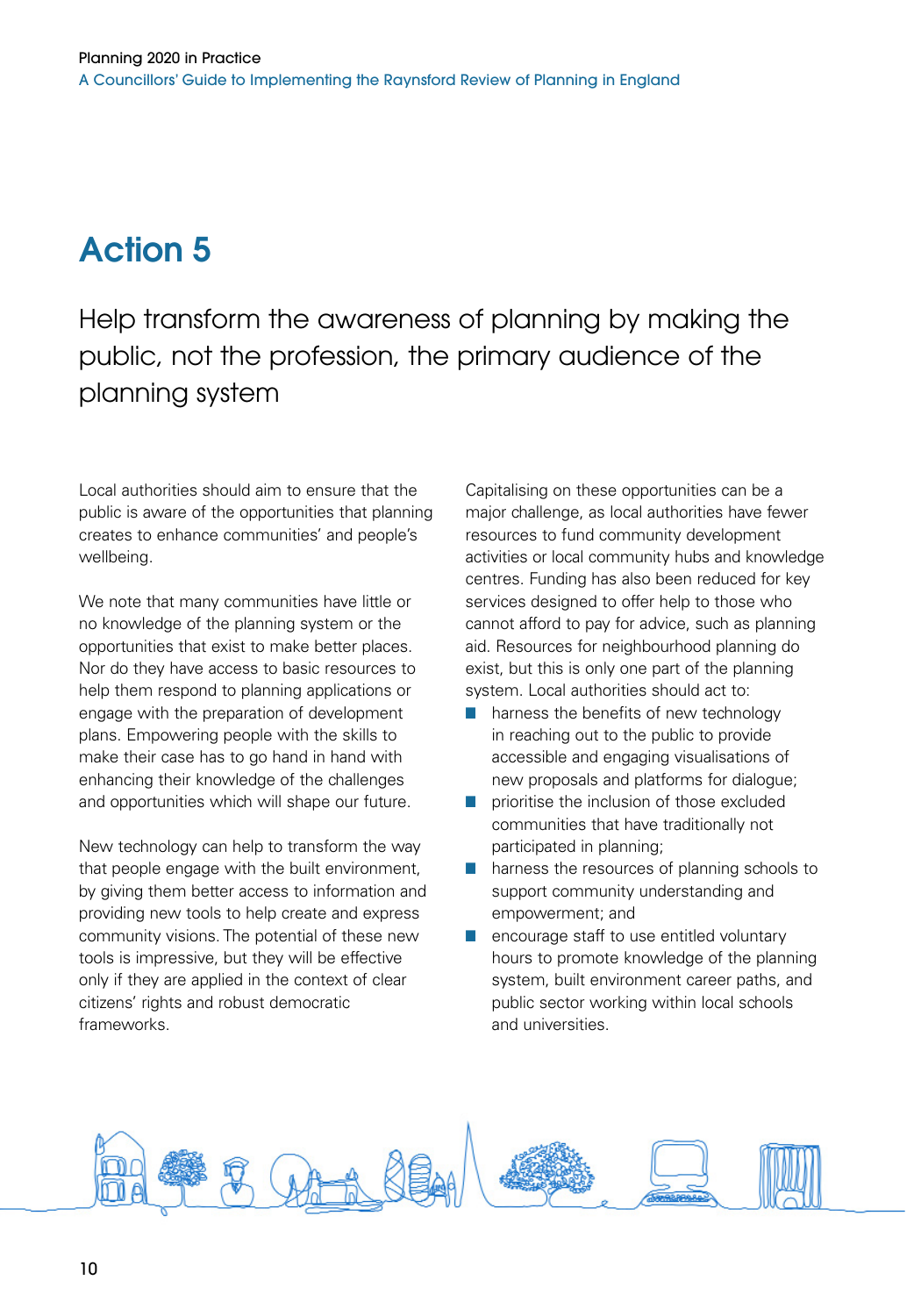Give planners the authority and agency to creatively shape the economic, social and environmental future of their area

Leadership from both members and officers in local government is required if planning is to be re-established as a vital, creative and powerful influence in delivering economic success, social wellbeing and a vibrant environment for communities throughout the country.

Chief Planning Officers played a key role in the development and implementation of ambitious post-war reconstruction plans across Britain, but their role has been seriously eroded over recent decades to a point where the majority of local authorities no longer have a designated chief officer responsible for planning. This process has accompanied a parallel change in the wider public perception of planners, from being primarily focused on creatively shaping the future economic, social and environmental wellbeing of

the area into a more restricted, technocratic and negative role of determining whether planning applications should be approved or refused.

The issue is not therefore simply a matter of status; it is about the ability to fulfil the visionary and creative role which is central to the message of the Raynsford Review.

To support a wider culture change in which planning is seen as a central and positive local authority function, local authorities should appoint a Chief Planning Officer. And these officers must have the authority and respect required to co-ordinate the enormous range of inputs necessary for the creation of an effective and visionary plan for the future of their area, and then to oversee its implementation.

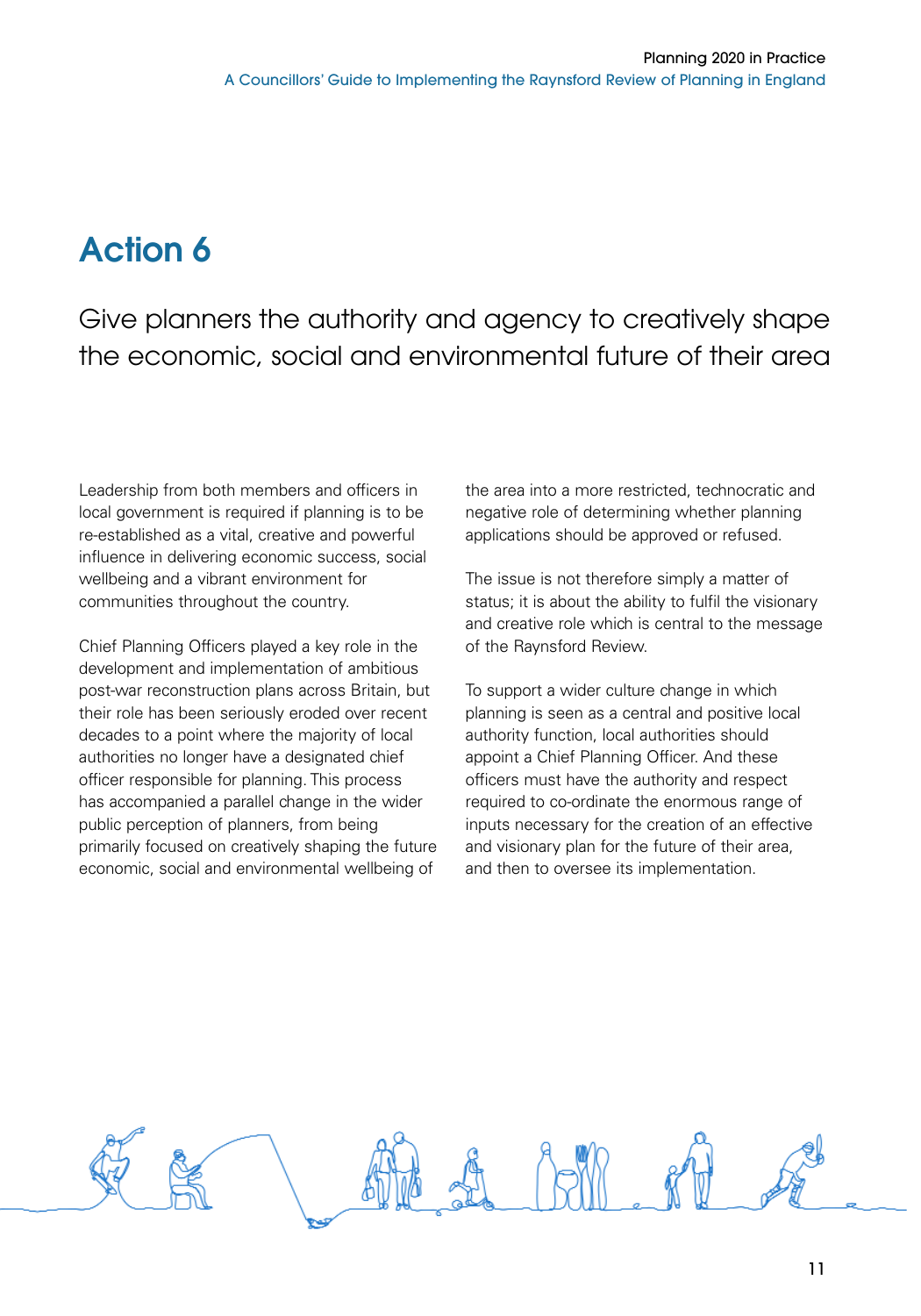Invest in attracting, developing and retaining the planners of the future

Local authorities should act to ensure that they attract and sustain the creative talent needed to deliver on the ambitions of a renewed planning system.

In the course of conducting the Raynsford Review we noticed a tendency for some respondents to consider issues relating to the culture and morale of planners as relatively 'soft' and 'nice to have', rather than being essential. In reality, they are crucial to securing the ambitious outcomes we advocate.

Similarly, local planning authorities should reflect the diversity of the communities they are working for. Local governments need to work together with professional bodies, educational institutions and national government to widen

the pathways into the profession from groups who have hitherto been under-represented. This approach should include exploring opportunities such as the extension of apprenticeships and co-ordinating activities regionally and locally to better target 'hard-to-reach' groups.

There is also a crucial need to sustain and extend a culture of creative and visionary planning. This should include a continuing review of professional development and training programmes to reflect emerging as well as existing needs, such as the adoption of new technology. Similarly, in light of the importance of collaboration, planning departments should include – or should be able to call upon – other expertise, such as surveying, design, heritage, ecology, engineering, housing, and community engagement.

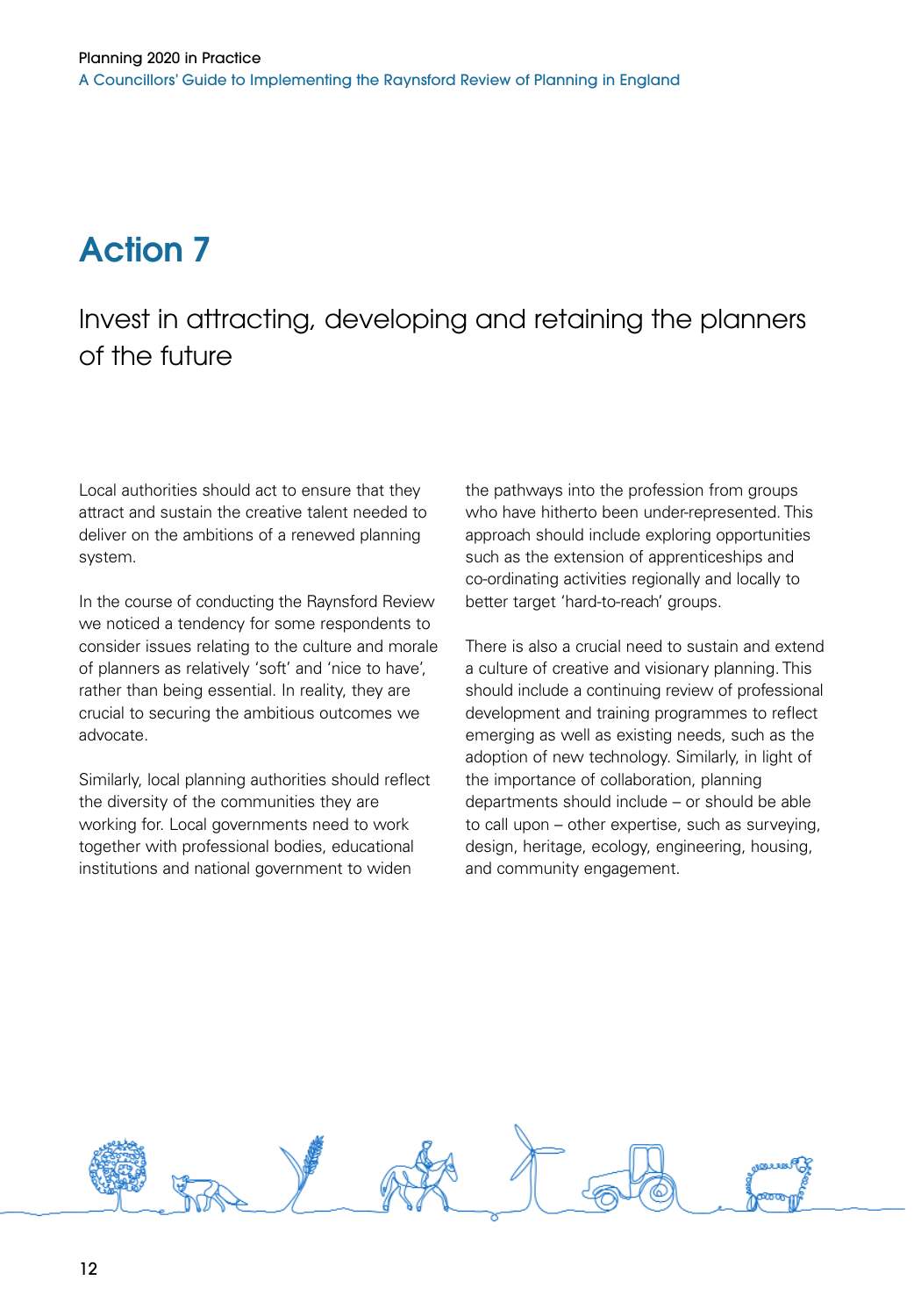

#### **Town and Country Planning Association**

The Town and Country Planning Association (TCPA), founded in 1899, is the UK's oldest independent charity focused on planning and sustainable development. Through its work over the last century, the Association has improved the art and science of planning both in the UK and abroad. The TCPA puts social justice and the environment at the heart of policy debate, and seeks to inspire government, industry and campaigners to take a fresh perspective on major issues, including planning policy, housing, regeneration, and climate change. The TCPA's objectives are:

- To secure a decent, well designed home for everyone, in a human-scale environment combining the best features of town and country.
- To empower people and communities to influence decisions that affect them.
- To improve the planning system in accordance with the principles of sustainable development.